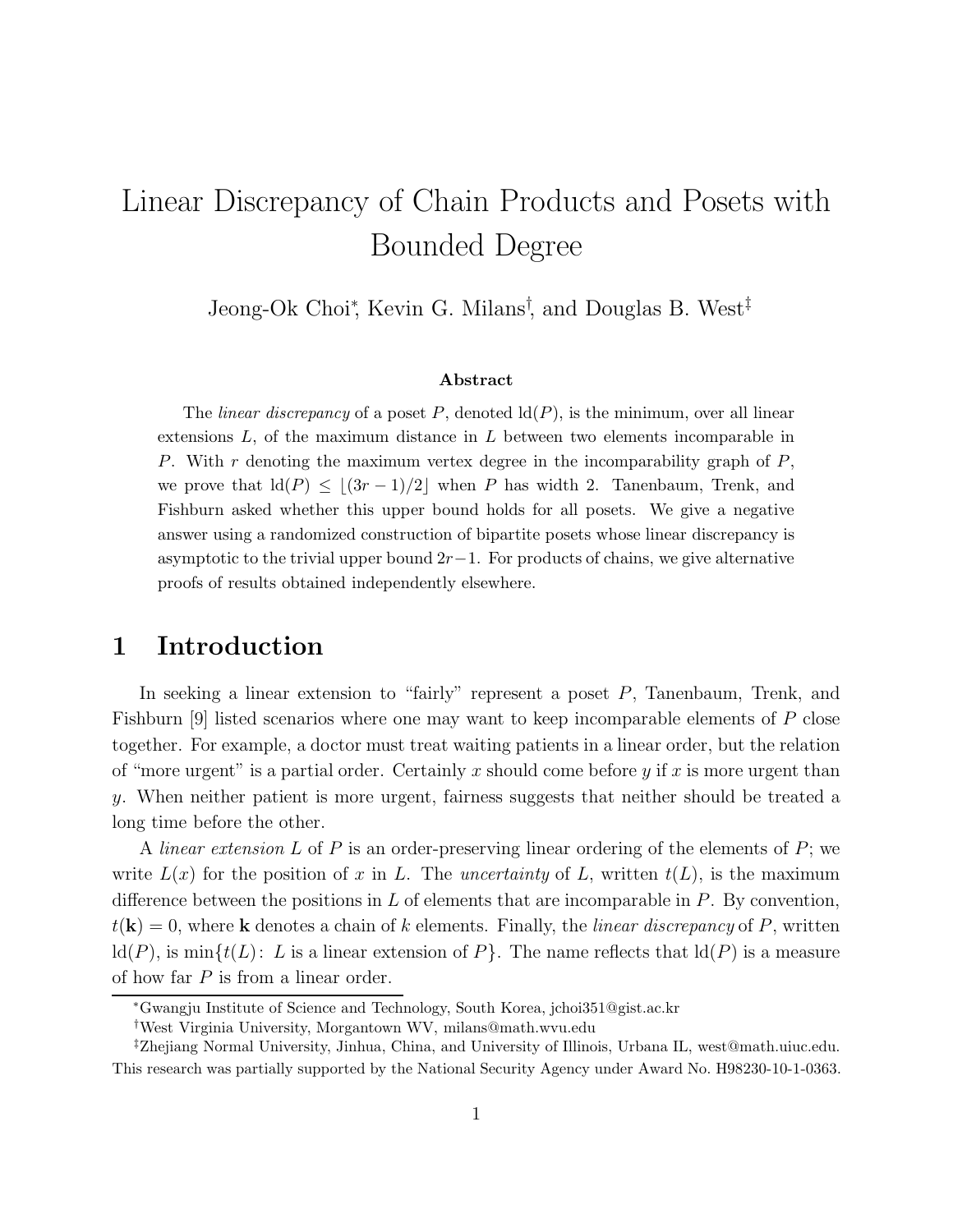For a fixed poset  $P$ , let  $r$  denote the maximum number of elements incomparable to a given element (that is, the maximum vertex degree in the incomparability graph of P. Tanenbaum, Trenk, and Fishburn [9] suggested bounding  $ld(P)$  in terms of r, asking whether the inequality below always holds.

$$
\operatorname{ld}(P) \le \left\lfloor \frac{3r - 1}{2} \right\rfloor \tag{1}
$$

The poset consisting of two disjoint r-element chains achieves equality in  $(1)$ . The trivial upper bound is  $\text{Id}(P) \leq 2r - 1$ : for any two incomparable elements, every element between them on a linear extension is incomparable to at least one of them, so there are at most  $2r - 2$  such elements. In particular, every linear extension has uncertainty at most  $2r - 1$ .

Rautenbach [8] proved (1) for  $r \leq 3$  and improved the trivial general bound to  $\text{Id}(P) \leq$  $2r - 2$  (for  $r \ge 2$ ). Keller and Young [6] proved (1) for posets whose order diagrams are disconnected, using a lemma that every poset contains an element whose deletion reduces the linear discrepancy by at most 1. They also proved the stronger bound  $\mathrm{Id}(P) \leq r$  when P is an interval order.

We will prove (1) for posets of width 2. However, (1) does not hold for general posets; we give a randomized construction of bipartite posets whose linear discrepancy is asymptotic to the trivial upper bound  $2r - 1$ . These results suggest the following question:

Question 1.1. What is the largest linear discrepancy among posets of width w in which every element is incomparable to at most r other elements?

Linear discrepancy has also been studied for chain-products; write  $\mathbf{k}^d$  for the product of d chains that each have k elements. For  $k = 2$ , [9] proved  $ld(2^n) = 2^n - 2^{(n+1)/2} - 1$ when *n* is odd (and  $n > 1$ ), and  $ld(2^n) = 2^n - 3 \cdot 2^{n/2}$  when *n* is even. For products of two chains, we give a simpler proof of the result of Hong, Hyun, Kim, and Kim [5] that  $\text{ld}(\mathbf{m} \times \mathbf{n}) = \lceil mn/2 \rceil - 2$  (when  $\min\{m, n\} \geq 2$  and  $mn \neq 4$ ).

A general construction yields  $\text{Id}(\mathbf{k}^d) \leq (1 - 2^{-d+1})k^d + O(k^{d-1})$ . We present unpublished proofs from Choi [3] that  $ld(\mathbf{k}^3) = \frac{3}{4}k^3 - \frac{1}{2}$  $\frac{1}{2}k^2-1$  for even k (also proved independently by Kim and Cheong [7]) and that  $ld(\mathbf{k}^4) = \frac{7}{8}k^4 - \frac{3}{8}$  $\frac{3}{8}k^3 - O(k^2)$  for even k. Independently, Cheong, Chae, and Kim [1] proved  $ld(\mathbf{k}^3) = \frac{3}{4}k^3 - \frac{1}{2}$  $\frac{1}{2}k^2 - \frac{1}{4}$  $\frac{1}{4}k$  for odd k. In [2], they extended the results to higher dimensions, showing that  $\text{Id}(\mathbf{k}^d) = (1 - \frac{1}{2^{d-1}})$  $\frac{1}{2^{d-1}}$ ) $k^d - \frac{d-1}{2^{d-1}}$  $\frac{d-1}{2^{d-1}}k^{d-1} + O(k^{d-2}).$ They proved a more precise result when k is odd:  $\text{Id}(\mathbf{k}^d) = k^d - k\left(\frac{k+1}{2}\right)$  $\frac{+1}{2}$ )<sup>d-1</sup> + O(k).

#### 2 Bounds in terms of degree

For an element x in a poset P, let  $I(x)$  denote the set of elements incomparable to x. Our first result is a sharp bound on  $\text{Id}(P)$  for posets of width 2 (as noted earlier, equality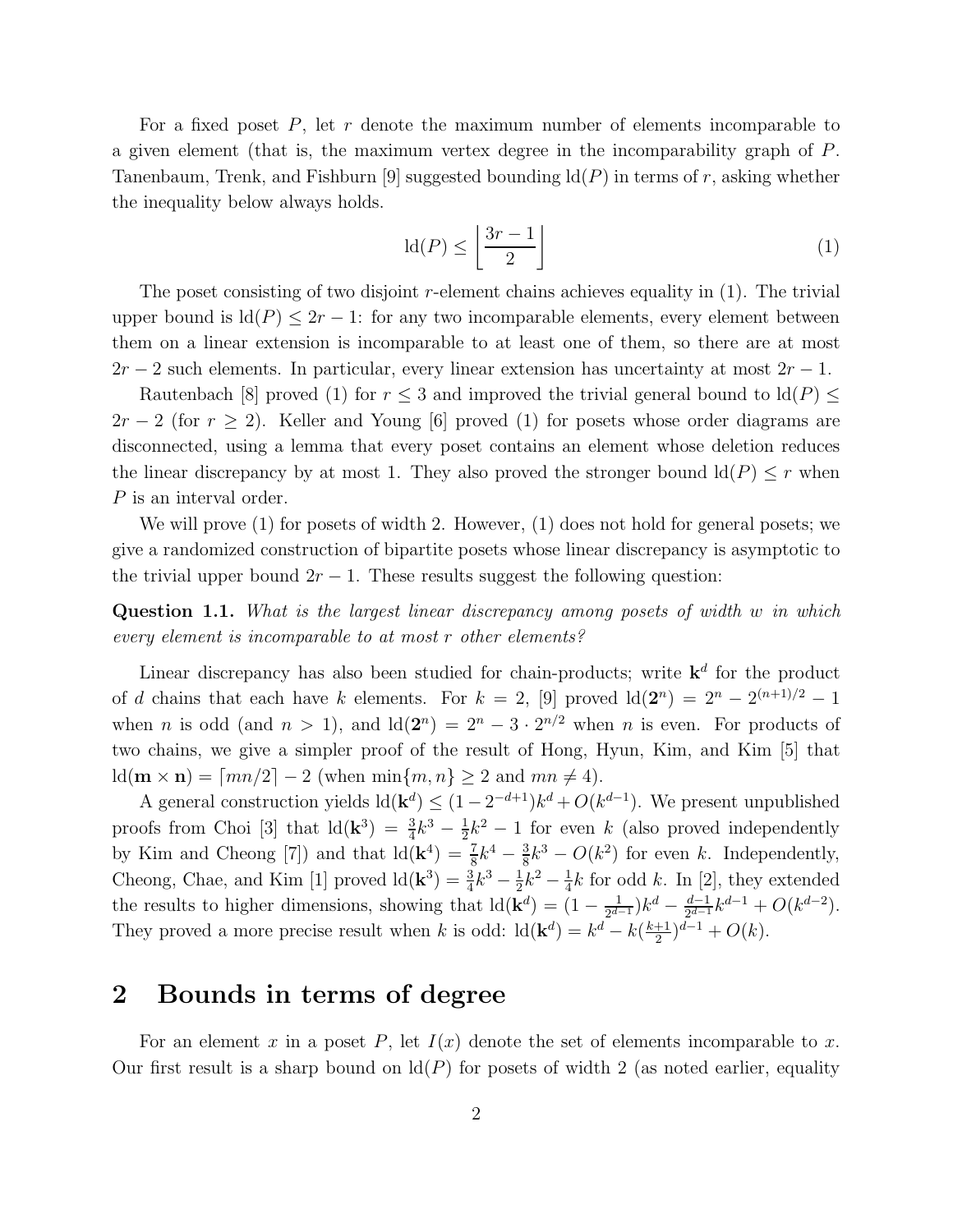holds for the disjoint union of two r-element chains).

**Theorem 2.1.** If every element of a poset  $P$  is incomparable to at most  $r$  others, and  $w(P) = 2$ , then  $\text{ld}(P) \leq \left\lfloor \frac{3r-1}{2} \right\rfloor$  $\frac{-1}{2}$ .

*Proof.* We may assume  $I(z) \neq \emptyset$  for all  $z \in P$ ; if  $I(z) = \emptyset$ , then in any linear extension, all elements after z are comparable to all elements before z, and deleting z changes neither the linear discrepancy nor r.

By Dilworth's Theorem  $[4]$ , P is covered by disjoint chains C and D. Let C consist of  $x_1, \ldots, x_p$ , indexed in increasing order in P, and similarly let D consist of  $y_1, \ldots, y_q$ . Each  $I(z)$  is a nonempty interval on the chain  $(C \text{ or } D)$  not containing z.

Define  $a_j$  and  $b_j$  by  $I(y_j) = \{x_{a_j}, \ldots, x_{b_j}\}$ . The q-tuples a and b are nondecreasing, and hence  $\frac{a_{j+1}+b_{j+1}}{2} \ge \frac{a_j+b_j}{2}$  $\frac{+b_j}{2}$  for  $1 \leq j < q$ . Form a linear extension L of P by inserting  $y_j$  between  $x_{s_j}$  and  $x_{s_j+1}$  on C, where  $s_j = \left\lfloor \frac{a_j+b_j}{2} \right\rfloor$  $\frac{+b_j}{2}$ .

Every incomparable pair consists of some  $x_i$  and  $y_j$  with  $a_j \leq i \leq b_j$ . Let  $c_{i,j}$  and  $d_{i,j}$  be the numbers of elements of C and D between  $x_i$  and  $y_j$  in L, so  $|L(x_i) - L(y_j)| = c_{i,j} + d_{i,j} + 1$ . We claim that  $c_{i,j} + d_{i,j} \leq \frac{3}{2}$  $\frac{3}{2}(r-1) = \frac{3r-1}{2} - 1$ , which suffices.

Since  $x_i||y_j$ , all elements of D between  $y_j$  and  $x_i$  are incomparable to  $x_i$ , as is  $y_j$ , so  $d_{i,j} \leq |I(x_i)| \leq r-1$ . On the other hand, since  $|I(y_j)| \leq r$  and  $y_j$  is put at the middle of  $I(y_j)$  along C, the number of elements of  $I(y_j)$  between  $y_j$  and any element incomparable to it is at most  $\frac{1}{2}(r-1)$ . Hence  $m_0 + m_1 \leq \frac{3}{2}$  $\frac{3}{2}(r-1)$ , as desired.  $\Box$ 

For large r, the value of  $ld(P)$  can be asymptotically close to the trivial upper bound. For this we give a probabilistic construction of bipartite posets (posets in which every element is maximal or minimal). When proving lower bounds for linear discrepancy, it is helpful to restrict the linear extensions that need to be considered.

**Lemma 2.2.** If P is a bipartite poset, then  $\text{Id}(P) = t(L)$  for some linear extension L in which all non-maximal elements precede all non-minimal elements.

*Proof.* If  $L$  does not have this form, then some non-minimal element  $y$  immediately precedes some non-maximal element x. Form  $L'$  from  $L$  by switching x and y. If x is incomparable to a later element z, then also  $y||z$ , so  $L'(z) - L'(x) = L(z) - L(y)$  (similarly for y incomparable to an earlier element w). Thus  $t(L') \leq t(L)$ .  $\Box$ 

Lemma 2.2 is a special case of a lemma by Keller and Young [6], which takes somewhat more work. A pair  $(x, y)$  of incomparable elements is *critical* if all elements below x are below y and all elements above y are above x, so no added comparability can force x above y. Lemma 4 of  $[6]$  states that for every poset, some linear extension with least uncertainty has x before y for every critical pair  $(x, y)$  except those where  $(y, x)$  also is critical.

Let  $[n]$  denote  $\{1, \ldots, n\}$ .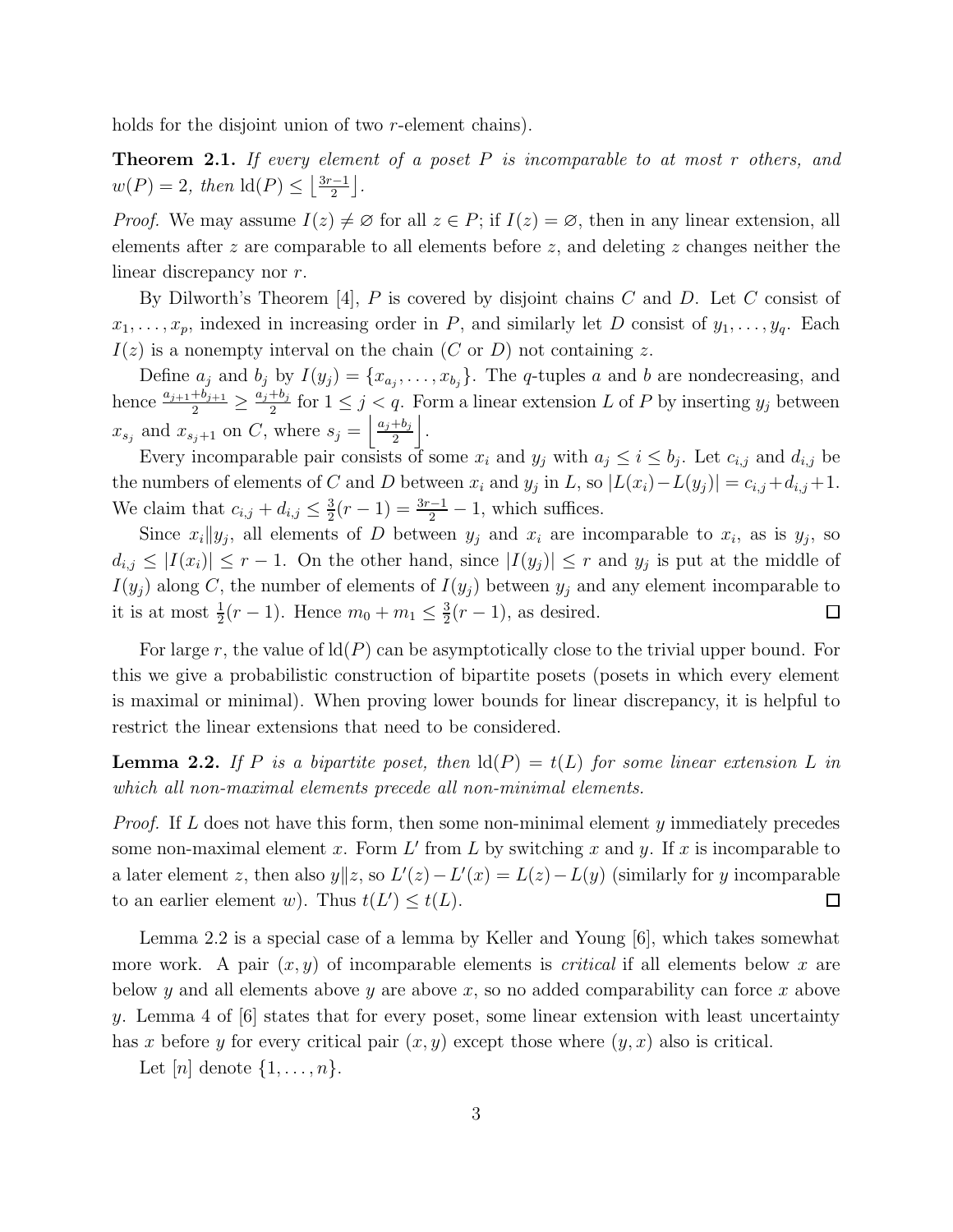**Theorem 2.3.** When r denotes the maximum degree of the incomparability graph, the bound  $\text{Id}(P) \leq 2r - 1$  is asympotically sharp, since such posets exist with  $\text{Id}(P) \geq 2r - O(\sqrt{r \ln r})$ .

*Proof.* Let p be a function of n taking values in  $(0, 1)$ , tending to 0 as  $n \to \infty$ , but with  $pn \to \infty$ . Construct a bipartite poset  $P_n$  with minimal elements  $x_1, \ldots, x_n$  and maximal elements  $y_1, \ldots, y_n$  by letting  $x_i$  be less than  $y_j$  in  $P_n$  with probability  $1 - p$ , for all  $i, j \in$ [n], independently. The expected number of elements incomparable to a given element is  $(n-1)+pn$ . By a standard computation, the probability that a given element is incomparable to more than  $n-1+2pn$  elements is bounded by  $e^{-pn/4}$ . When multiplied by  $2n$ , the bound still tends to 0. Hence the probability of the event  $r \leq n - 1 + 2pn$  tends to 1.

In considering  $ld(P_n)$ , by Lemma 2.2 we may confine our attention to extensions in which all  $x_i$  precede all  $y_j$ . When S and T are sets of m minimal and m maximal elements, respectively, the probability that all of S is under all of T in  $P_n$  is  $(1-p)^{m^2}$ . The probability that this holds for some S and T of size m is at most  $\binom{n}{m}$  $\binom{n}{m}^2(1-p)^{m^2}$ . Since  $\binom{n}{m}$  $\binom{n}{m}<\left(\frac{ne}{m}\right)$  $\frac{ne}{m}$ <sup>m</sup> and  $(1-p) \leq e^{-p}$ , this value is at most  $\left(\frac{ne}{m}\right)$  $\binom{me}{m}^{2m} e^{-pm^2}$ . The bound tends to 0 when  $m = \sqrt{n \ln n}$ and  $p = 3\sqrt{\ln n}/n$ . Thus with probability tending to 1, in every linear extension some element among the first  $\sqrt{n \ln n}$  is incomparable to some element among the last  $\sqrt{n \ln n}$ .

Thus  $n-1 \le r \le n+6\sqrt{n \ln n}$  and  $\operatorname{ld}(P_n) \ge 2n-2\sqrt{n \ln n}$  for some instance of  $P_n$  when *n* is large. That is,  $\overline{ld(P)}$  can be at least  $2r - O(\sqrt{r \ln r})$ .  $\Box$ 

#### 3 Products of two chains

We give a short proof of the result of [5] that  $\text{Id}(\mathbf{m} \times \mathbf{n}) = \lceil mn/2 \rceil - 2$ . We use another lemma by Keller and Young.

**Lemma 3.1** (Lemma 3 of [6]). For any linear extension L of a poset P, the maximum distance  $t(L)$  is achieved only at critical pairs.

*Proof.* If  $L(x) < L(y)$  and  $(x, y)$  is not critical, then there is an element below x but not y or an element above y but not x, and hence  $t(L) > L(y) - L(x)$ .  $\Box$ 

In  $\mathbf{m} \times \mathbf{n}$ , a pair  $(x, y)$  of elements is a critical pair if and only if in one coordinate x has value 1 and y has the maximum  $(m \text{ or } n)$ , and in the other coordinate the value in x exceeds that in y by 1. The lexicographic order on a set of d-tuples is defined by  $x < y$  if x is smaller in the first coordinate where  $x$  and  $y$  differ.

**Example 3.2.** When mn is even, we first construct L with  $t(L) = mn/2 - 1$ . Assume by symmetry that *n* is even, with  $n = 2p$ . Let L' put  $\mathbf{m} \times \mathbf{p}$  in lexicographic order:

$$
(1,1) < \cdots < (1,p) < (2,1) < \cdots < (m-1,p) < (m,1) < \cdots < (m,p).
$$
 (2)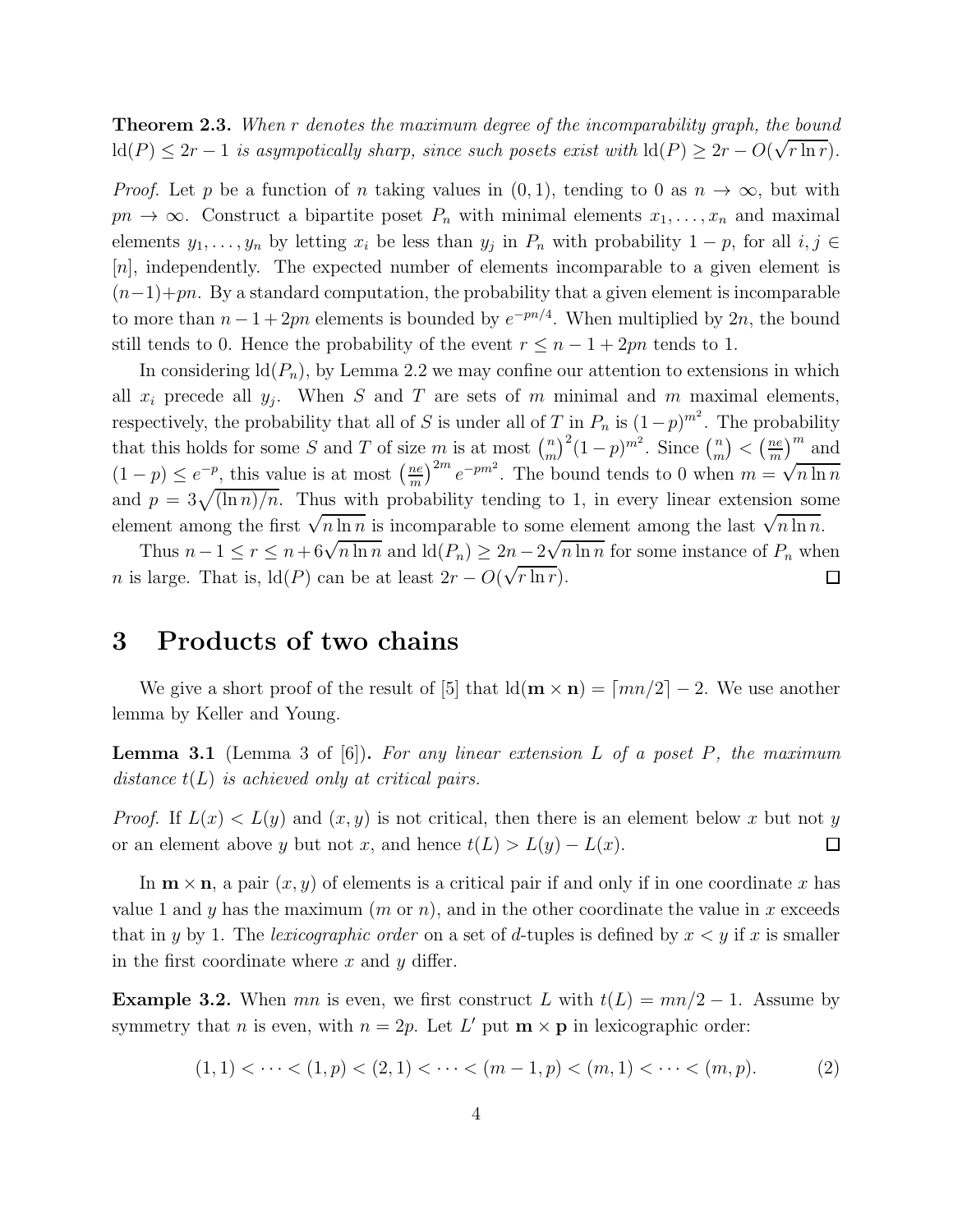Use  $L'$  for the first half of L. For the second half, use  $L'$  with  $(0, p)$  added to each element. To compute  $t(L)$ , compare the positions within the critical pairs:

$$
L(i, n) - L(i + 1, 1) = mp - 1 \quad \text{for } 1 \le i < m,
$$
  
\n
$$
L(m, j) - L(1, j + 1) = (m - 1)p - 1 \quad \text{for } j \in [n] - \{p\},
$$
  
\n
$$
L(m, p) - L(1, p + 1) = -1.
$$

Thus  $ld(m \times n) \le mp - 1$ .

Improving the upper bound by 1 will need a small change. It greatly increases small differences in order to reduce the difference by 1 for the critical pairs with largest difference.

Hong et al. [5] gave three separate constructions for the cases where  $m$  and  $n$  are both even, both odd, and of opposite parity. Our construction is simpler and has fewer cases. Their proof of the lower bound is by induction; we give a counting argument. Our proof incorporates ideas suggested by Daniel Cranston. (Note that  $ld(2 \times 2) = 1$ .)

**Theorem 3.3** ([5]).  $\text{ld}(\mathbf{m} \times \mathbf{n}) = \left\lceil \frac{mn}{2} \right\rceil - 2$  when  $m, n > 1$  and  $mn > 4$ .

*Proof.* Upper bound for mn even. By symmetry, assume that n is even, with  $n = 2p$ . Modify the extension in Example 3.2 by moving  $(1, p + 1)$  from position  $mp + 1$  to position  $p + 1$ . This increases  $L(x)$  by 1 for  $x \in ([m] - \{1\}) \times [p]$ . All other values remain the same. Now

$$
L(i, n) - L(i + 1, 1) = mp - 2 \text{ for } 1 \le i < m,
$$
  

$$
L(m, j) - L(1, j + 1) = (m - 1)p \text{ for } 1 \le j < n.
$$

Thus  $ld(m \times n) \le mp - 2$ .

Upper bound for mn odd. Number  $m \times n$  by breaking the elements into five subgrids, each to be listed in lexicographic order as in (2) of Example 3.2. We describe the subgrids below, with formulas for the positions of elements in each. The order may be clearest from Figure 1, which shows the case  $(m, n) = \{5, 7\}$ . The first two and last two subgrids leave the middle element of the grid in the middle position of the ordering. We express  $L(i, j)$  as numbering from the beginning or the end or the middle value  $\left\lceil \frac{mn}{2} \right\rceil$ .

| subgrid | first                                                                                                                                                                                                                                                                                    | last                                                                 | $L(i, j)$                                                                                           |                                                                                                                                                 |                                                                                                                                                |
|---------|------------------------------------------------------------------------------------------------------------------------------------------------------------------------------------------------------------------------------------------------------------------------------------------|----------------------------------------------------------------------|-----------------------------------------------------------------------------------------------------|-------------------------------------------------------------------------------------------------------------------------------------------------|------------------------------------------------------------------------------------------------------------------------------------------------|
| I       | \n $\begin{bmatrix}\n \left\lfloor \frac{m}{2} \right\rfloor \right\rceil \times \left\lfloor \frac{n}{2} \right\rceil \\  \left\lfloor \frac{m}{2} \right\rfloor \right\rceil \times \left\lfloor \frac{n}{2} \right\rceil \\  \left\lfloor \frac{m}{2} \right\rfloor \end{bmatrix}$ \n | \n $(1, 1)$ \n                                                       | \n $\left( \left\lfloor \frac{m}{2} \right\rfloor, \left\lceil \frac{n}{2} \right\rceil \right)$ \n | \n $(i - 1) \left\lfloor \frac{n}{2} \right\rfloor + j$ \n                                                                                      |                                                                                                                                                |
| III     | \n $\left\lfloor \frac{m}{2} \right\rfloor, \left\lceil \frac{n}{2} \right\rceil$ \n                                                                                                                                                                                                     | \n $\left\lfloor \frac{m}{2} \right\rfloor, 1$ \n                    | \n $(m, \left\lfloor \frac{n}{2} \right\rfloor)$ \n                                                 | \n $\left\lfloor \frac{mn}{2} \right\rfloor - (\left\lfloor \frac{n}{2} \right\rfloor - j) - (m - i) \left\lfloor \frac{n}{2} \right\rfloor$ \n |                                                                                                                                                |
| III     | \n $\left\lfloor \frac{m}{2} \right\rfloor, \left\lceil \frac{n}{2} \right\rceil$ \n                                                                                                                                                                                                     | \n $\left\lfloor \frac{m}{2} \right\rfloor, 1, \ldots, n\right\}$ \n | \n $\left\lfloor \frac{n}{2} \right\rfloor + \left\lfloor \frac{n}{2} \right\rfloor$ \n             | \n $\left\lfloor \frac{m}{2} \right\rfloor, m\right\}$ \n                                                                                       | \n $\left\lfloor \frac{m}{2} \right\rfloor + (i - 1) \left\lfloor \frac{n}{2} \right\rfloor + (j - \left\lfloor \frac{n}{2} \right\rfloor)$ \n |
| V       | \n $\left\lfloor \frac{$                                                                                                                                                                                                                                                                 |                                                                      |                                                                                                     |                                                                                                                                                 |                                                                                                                                                |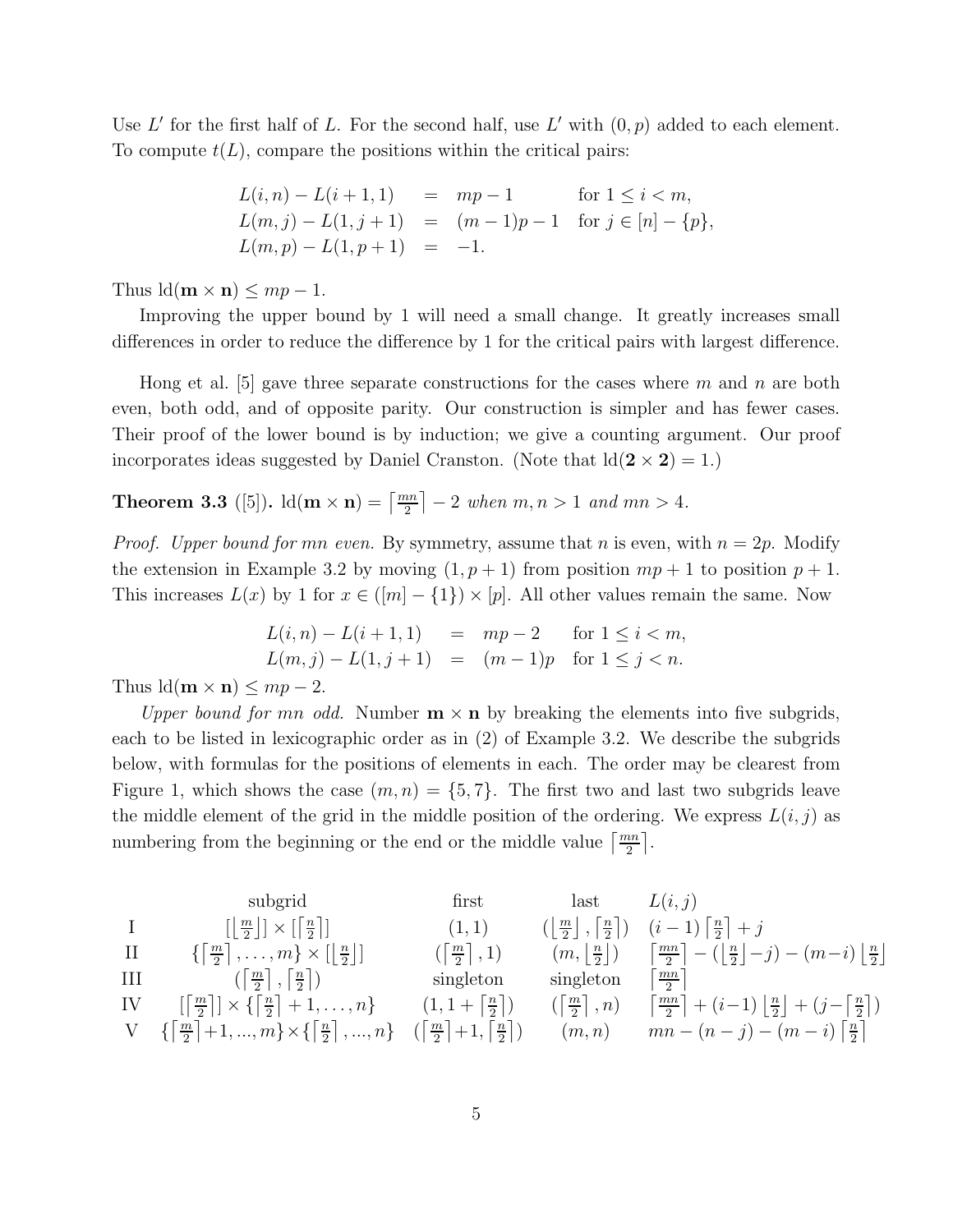|                | 15 16 17 32 33 34 35                                      |  |                        |  |
|----------------|-----------------------------------------------------------|--|------------------------|--|
|                | $12 \quad 13 \quad 14 \mid 28 \quad 29 \quad 30 \quad 31$ |  |                        |  |
|                | 9 10 11   18   25 26 27                                   |  |                        |  |
| 5 <sup>5</sup> | 6 7                                                       |  | 8 22 23 24             |  |
|                | $1 \quad 2$                                               |  | $3 \t4 \t19 \t20 \t21$ |  |

Figure 1: Optimal discrepancy ordering for  $[5] \times [7]$ 

By Lemma 3.1, it suffices to compute the difference in position for critical pairs. The desired bound  $\lceil mn/2 \rceil - 2$  follows from

$$
L(i, n) - L(i + 1, 1) = (mn - 1)/2 - i \text{ for } 1 \le i \le [m/2],
$$
  
\n
$$
L(i, n) - L(i + 1, 1) = (mn - 1)/2 - (m + 1 - i) \text{ for } [m/2] \le i \le m,
$$
  
\n
$$
L(m, j) - L(1, j + 1) = (mn - 1)/2 - [n/2] \text{ for } 1 \le j \le n - 1.
$$

Lower bound. We need  $t(L) \ge (mn-4)/2$  for every linear extension L. By symmetry, we may assume  $L(m-1, n) = mn-1$ . Either  $L(2, 1) = 2$  or  $L(1, 2) = 2$ . If  $L(1, 2) = 2$ , then

$$
[L(m-1,n)-L(m,1)] + [L(m,1)-L(1,2)] = mn-3,
$$

and hence  $t(L) \ge (mn-3)/2$ . Hence we may assume  $L(2, 1) = 2$ . If  $L(1, n) > L(m, 1)$ , then

$$
[L(m-1,n)-L(m,1)]+[L(1,n)-L(2,1)] \ge mn-2,
$$

and hence  $t(L) \ge (mn-2)/2$ . Thus we may assume  $L(1,n) < L(m,1)$ .

Now let a and b be maximal such that  $L(a, 1) < L(1, 2)$  and  $L(b, 1) < L(1, n)$ . Similarly let c and d by minimal such that  $L(c, n) > L(m, 1)$  and  $L(d, n) > L(m, n - 1)$ . Note that  $L(a, 1) = L(1, 2) - 1$  and  $L(d, n) = L(m, n - 1) + 1$ . Although  $a = b$  and  $c = d$  are possible, for clarity we show the case  $a < b$  and  $c < d$ , where the elements are ordered as below:

$$
(a,1), (1,2), \ldots, (b,1), \ldots, (1,n), \ldots, (m,1), \ldots, (c,n), \ldots, (m,n-1), (d,n).
$$

Let  $T = [L(m, 1) - L(1, 2)] + [L(m, n-1) - L(1, n)]$ . The definitions of a and d yield  $T = L(m, 1) - (a + 1) + mn - (m - d - 1) - L(1, n)$ . Since  $(b + 1, 1), \ldots, (m - 1, 1)$  and  $(2, n), \ldots, (c - 1, n)$  all lie between  $(1, n)$  and  $(m, 1)$  (these sets are empty when  $b = m - 1$ or  $c = 2$ , respectively), we have  $L(m, 1) - L(1, n) \ge 1 + m - 1 - b + c - 2$ . Thus

$$
T \ge mn - 4 + (d - b) + (c - a).
$$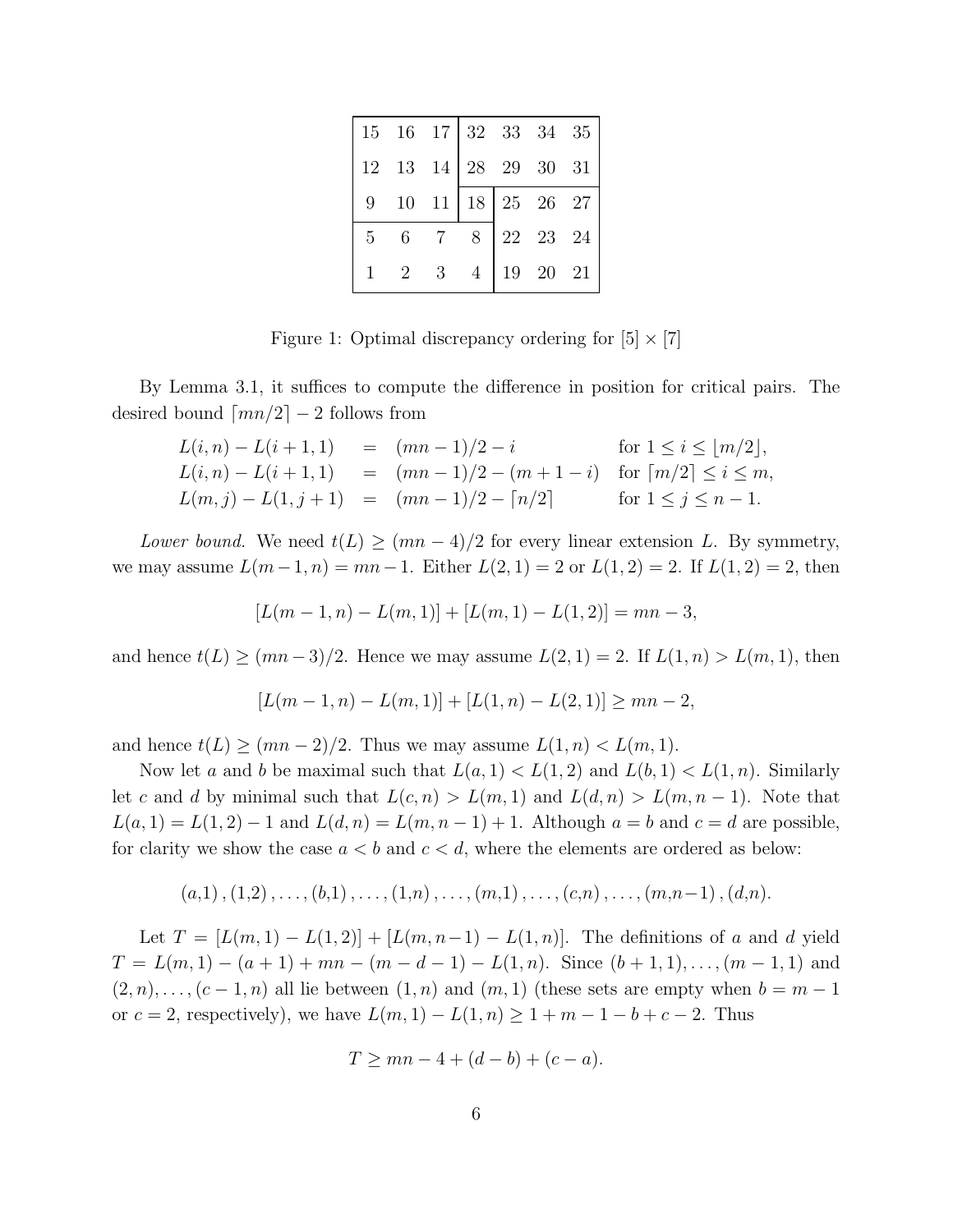Regrouping yields  $L(m, 1) - L(1, 2) + a - c \geq \frac{mn-4}{2}$  $\frac{n-4}{2}$  or  $L(m, n-1) - L(1, n) + b - d \ge \frac{mn-4}{2}$  $\frac{i-4}{2}$ . Hence  $t(L) \ge (mn-4)/2$  unless  $a > c$  and  $b > d$ . In that case  $L(a-1,n) > L(m,1)$  and  $L(d + 1, 1) < L(1, n)$ , yielding

$$
L(a-1,n) - L(a,1) \ge L(m,1) + (a-c) - L(1,2) + 1,
$$
  

$$
L(d,n) - L(d+1,1) \ge L(m,n-1) + 1 - L(1,n) + (b-d).
$$

Summing yields  $L(a-1,n) - L(a,1) + L(d,n) - L(d+1,n) ≥ T + (a-c) + (b-d) + 2 ≥$  $mn-2$ . Therefore,  $\max\{L(a-1,n)-L(a, 1), L(d, n)-L(d+1, 1)\}\geq \frac{mn-2}{2}$ . We have proved  $t(L) \geq \frac{mn}{2} - 2$  in all cases.  $\Box$ 

### 4 Upper Bound on  $\text{ld}(\mathbf{k}^d)$

In this section we provide a constructive upper bound on  $\text{Id}(\mathbf{k}^d)$ . In this and the next section we consider only even k. Since  $(k-1)^d \subseteq k^d \subseteq (k+1)^d$  and the top two terms in the upper and lower bounds for even  $k$  match, this also yields asymptotic results for odd  $k$ , but more accurate results for odd  $k$  appear in [1, 2]. The lower bounds in the next section will show that our construction is optimal when  $d = 3$ . A *down-set* (also called *ideal*) in a poset P is a subset D such that  $x \in D$  and  $y < x$  imply  $y \in D$ . An up-set (also called dual *ideal*) is a subset U such that  $x \in U$  and  $y > x$  imply  $y \in U$ .

**Lemma 4.1.** Let  $D$  be a down-set and  $U$  an up-set in a poset  $P$ , both of size at least  $r$ . If  $x < y$  for all  $x \in D$  and  $y \in U$ , then  $\text{Id}(P) \leq |P| - r - 1$ .

*Proof.* Let  $L_1, L_2, L_3$  be linear extensions of  $D, P - D - U, U$ , respectively. Concatenating  $L_1, L_2, L_3$  yields a linear extension L of P with  $t(L) \leq |P| - r - 1$ , since no element is incomparable to an element more than  $|P| - r - 1$  positions away from it in L.  $\Box$ 

Henceforth, let  $l = k/2$ . Note that  $\mathbf{k}^d$  is simply  $[k]^d$  under the coordinatewise (product) ordering; the rank or height of an element  $(x_1, \ldots, x_d)$  is  $(\sum_{i=1}^d x_i) - d$ . We focus on the bottom and top "orthants", but we also need certain other sets. Let  $\Lambda = \{l+1,\ldots,k\}$ .

$$
A = [l]^d \quad \text{and} \quad A' = \{l+1, ..., k\}^d = \Lambda^d,
$$
  
\n
$$
\hat{A} = \{x \in [k]^d: x_d \ge l+1 \text{ and } x_i \le l \text{ for } i < d\} = [l]^{d-1} \times \Lambda,
$$
  
\n
$$
\hat{A}' = \{x \in [k]^d: x_1 \le l \text{ and } x_i \ge l+1 \text{ for } i > 1\} = [l] \times \Lambda^{d-1},
$$
  
\n
$$
B_j = \{x \in [k]^d: x_j = l+1 \text{ and } x_i \le l \text{ for } i \ne j\} = [l]^{j-1} \times \{l+1\} \times [l]^{d-j},
$$
  
\n
$$
B'_j = \{x \in [k]^d: x_j = l \text{ and } x_i \ge l+1 \text{ for } i \ne j\} = \Lambda^{j-1} \times \{l\} \times \Lambda^{d-j}.
$$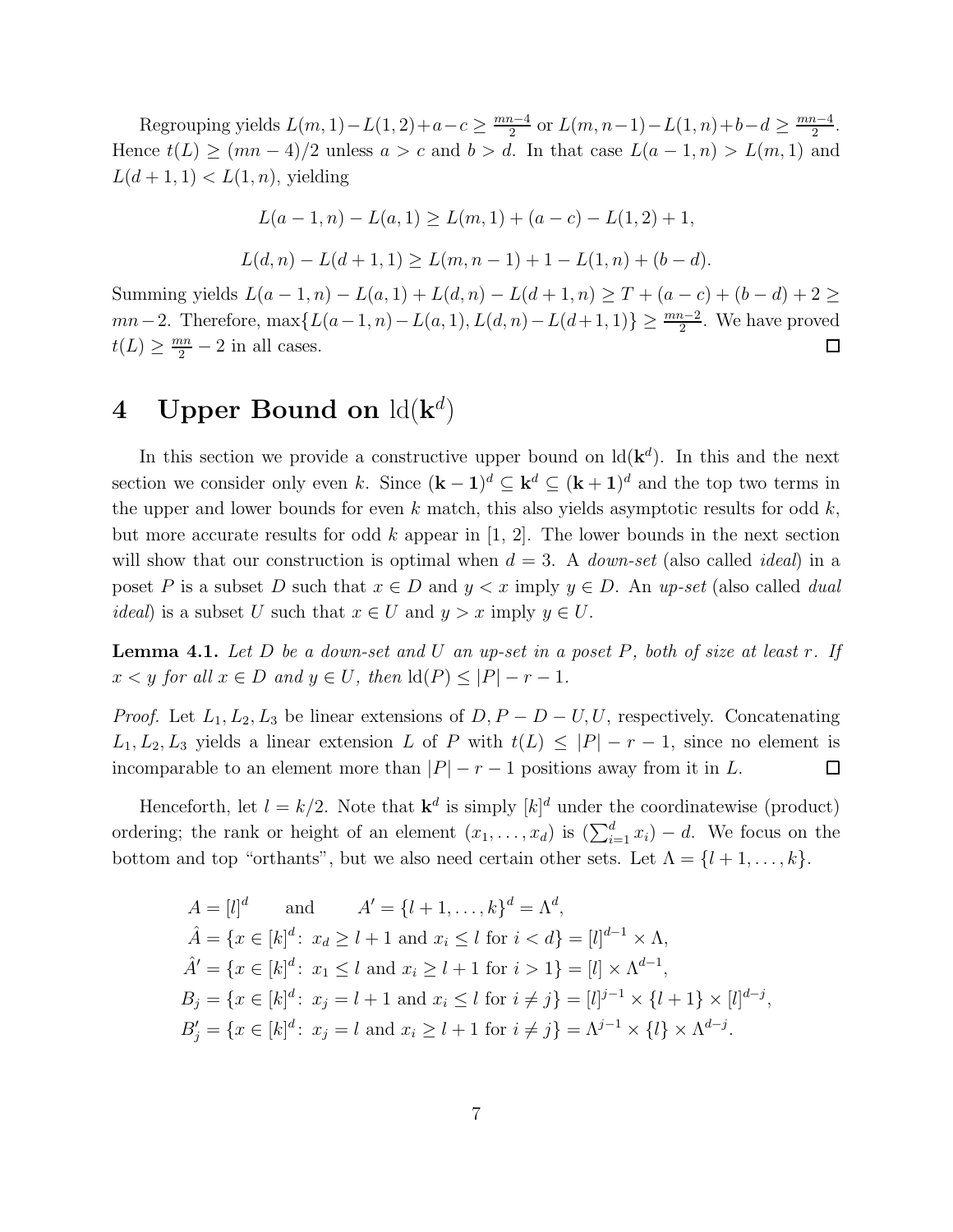Each of A, A',  $\hat{A}$ ,  $\hat{A}'$  has size  $l^d$ , while  $B_j$  and  $B'_j$  have size  $l^{d-1}$ . Elements of "unprimed" sets have low rank in  $\mathbf{k}^d$ , while those of the "primed" sets have high rank. By definition,

- (1) Every element of A is below every element of  $A' \cup \bigcup_{j=2}^{d} B'_j$ .
- (2) Every element of A' is above every element of  $A \cup \bigcup_{j=1}^{d-1} B_j$ .
- (3) If  $x \in B_i$  and  $y \in B'_j$ , then  $x \prec y$  if  $i \neq j$  and  $x||y$  if  $i = j$ .
- (4) If  $d \geq 3$ , then the sets  $A, A', \hat{A}, \hat{A}', B_1, \ldots, B_{d-1}, B'_2, \ldots, B'_d$  are pairwise disjoint.

We ignore  $B_d$  and  $B'_1$ ; they intersect  $\hat{A}$  and  $\hat{A}'$ , respectively. Note that A is a down-set and A' is an up-set. All of A is below all of A', and both have size  $l^d$ , so Lemma 4.1 yields  $\text{Id}(\mathbf{k}^d) \leq k^d - l^d - 1$ . This reduces the trivial bound  $k^d - 1$  by  $l^d$ . Careful use of elements near the bottom of A and top of A′ will permit subtracting more than twice as much.

**Definition 4.2.** Let  $X = A \cup \hat{A} \cup \bigcup_{j=1}^{d-1} B_j$  and  $X' = A' \cup \hat{A}' \cup \bigcup_{j=2}^{d} B'_j$ . For  $d \geq 3$  and k even, the modified lex order on  $[k]^d$  is a bijection  $f: [k]^d \to \{1, \ldots, k^d\}$  defined as follows. Give the first  $2l^d + (d-1)l^{d-1}$  values to X and the last  $2l^d + (d-1)l^{d-1}$  values to X'. Within X, the sets  $A, B_1, \ldots, B_{d-1}, \hat{A}$  appear in that order, with each of these  $d+1$  sets listed in lexicographic order. Similarly, within X' the sets  $\hat{A}'$ ,  $B'_2, \ldots, B'_d$ , A' appear in that order, each listed in lexicographic order. The elements of  $[k]^d - X - X'$  receive the remaining (intermediate) positions in lexicographic order. See Figure 2.

$$
\begin{array}{c|cc}\n & X & X' \\
\hline\nA & B_1 & \cdots & B_{d-1} & \hat{A} \\
\hline\nl^d & & l^d & & l^d\n\end{array}\n\quad \cdots \quad\n\begin{array}{c|cc}\n & X' & & \\
\hline\n\hat{A}' & B'_2 & \cdots & B'_d & A' \\
\hline\nl^d & & l^d & & l^d\n\end{array}
$$

Figure 2: Sets in an ordering of  $[k]$ <sup>d</sup>

We will show that f defines a linear extension L of  $\mathbf{k}^d$  and compute  $t(L)$ . When  $d=2$ , the sets  $\hat{A}$  and  $\hat{A}'$  are identical, and  $B_1 \cap B'_d = \{(l+1, l)\}\neq \emptyset$ , so in this case the numbering must be defined differently. Since Section 3 handles  $ld(\mathbf{k}^2)$ , we assume  $d \geq 3$ .

**Lemma 4.3.** When k is even and  $d \geq 3$ , the modifed lexicographic order f in Definition 4.2 specifies a linear extension of  $\mathbf{k}^d$ .

*Proof.* Because the subsets we have ordered have been defined to be disjoint, and lexicographic order defines a bijection on any set of distinct d-tuples, the numbering  $f$  is a bijection. If  $x \prec y$  in  $\mathbf{k}^d$ , then x comes before y in the lexicographic order, so the lexicographic order on the elements of any subposet is a linear extension of that subposet.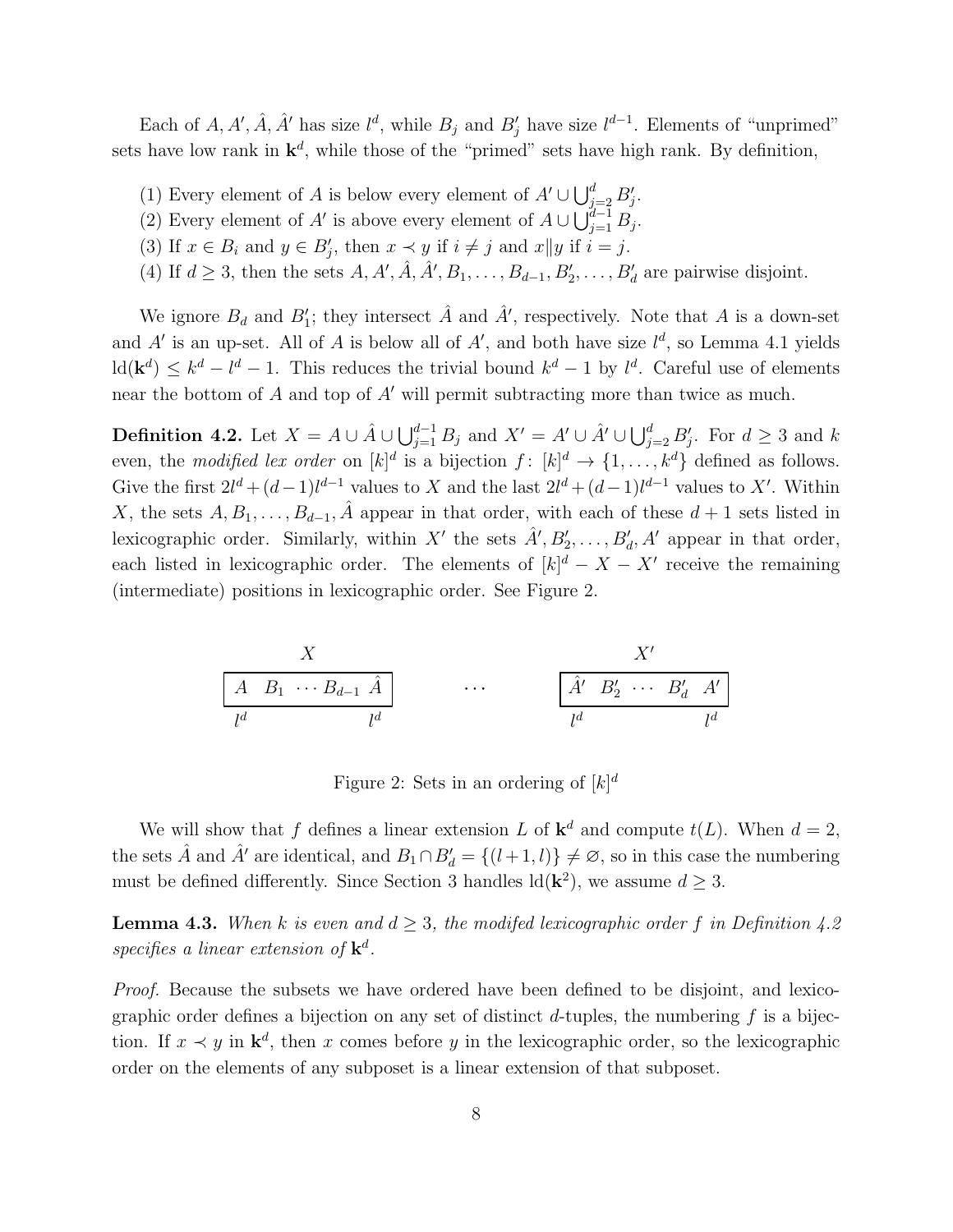A numbering specifies a linear extension if and only if each initial segment of the resulting ordering is a down-set. By symmetry, it suffices to show that no element in any of  $A, B_1, \ldots, B_{d-1}, \hat{A}$  is above any element that comes in a later set in the partition used to define f. First,  $A$  is a down-set; no later element is less than an element of  $A$ .

Every element not in A has some coordinate greater than l. For each element of  $\bigcup_{j=1}^{d-1} B_j$ , there is one such coordinate, and it has the minimum possible value,  $l + 1$ . In particular, for  $x \in B_j$  all elements below x lie in  $A \cup B_j$ .

Finally, consider  $x \in \hat{A}$ . Every element below x has value at most l in each coordinate other than the last. Hence every such element is in  $A \cup \hat{A}$ .  $\Box$ 

**Theorem 4.4.** If k is even and  $d \geq 3$ , then

$$
\operatorname{ld}(\mathbf{k}^d) \le \left(1 - \frac{1}{2^{d-1}}\right) k^d - \left(\frac{d-1}{2^{d-1}}\right) k^{d-1} - 1.
$$

*Proof.* With  $l = k/2$ , by Lemma 4.3 it suffices to show that

$$
|f(x) - f(y)| \le k^d - 1 - 2l^d - (d - 1)l^{d-1}
$$

for any two incomparable elements x and y, where f is the modified lex order of Definition 4.2. Since  $|X| = |X'| = 2l^d + (d-1)l^{d-1}$ , positions of elements in  $[k]^d - X - X'$  differ from both extremes by at most the desired bound. Hence we may ignore incomparable pairs containing elements outside  $X \cup X'$ . Also, when comparing elements from  $\hat{A}$  and  $B'_{j}$  or from  $\hat{A}'$  and  $B_{j}$ , there are  $2l^d + (d-1)l^{d-1}$  elements outside the pair (see Figure 2). Finally, in the poset all of A is below all of  $A' \cup \bigcup_{j=2}^d B'_j$  and all of  $A'$  is above all of  $A \cup \bigcup_{j=1}^{d-1} B_j$ . Hence it remains only to consider pairs  $(x, y)$  of the following types:

(1)  $x \in A$  and  $y \in \hat{A}'$ , (2)  $x \in A'$  and  $y \in \hat{A}$ , (3)  $x \in B_i$  and  $y \in B'_j$ ,<br>j.

For type (3) we may assume that  $i = j$ , since otherwise  $x \prec y$ . All of  $B_j$  is incomparable to all of  $B'_j$ , so it suffices to compare the first element of  $B_j$  with the last element of  $B'_j$ , where  $2 \leq j \leq d-1$ . There are  $l^d + (j-1)l^{d-1}$  elements before  $B_j$  and  $l^d + (d-j)l^{d-1}$  after B'<sub>j</sub>. Hence the reduction from  $k^d - 1$  in  $|f(x) - f(y)|$  is  $2l^d + (d-1)l^{d-1}$ , as desired.

Consider type (1):  $x \in A$  and  $y \in \hat{A}'$ ; by symmetry, the argument also handles pairs of type (2). Since  $x_i \leq l \leq l+1 \leq y_i$  for  $2 \leq i \leq d$ , incomparability requires  $x_1 > y_1$ . In the lexicographic order on A and on  $\hat{A}'$ , differences in the first coordinate have the largest effect. It thus suffices to bound the difference when  $x_1 = y_1 + 1$ , since  $x||y$ . We may then also assume  $x_i = 1$  and  $y_i = k$  for  $i > 1$ .

Both A and  $\hat{A}'$  have  $l^{d-1}$  elements with each given value of the first coordinate. Hence  $y_1l^{d-1}$  elements come before x under f, and  $|X'|-y_1l^{d-1}$  elements come after y. Hence again the savings from  $k^d - 1$  in  $|f(x) - f(y)|$  is  $|X'|$ , which is  $2l^d + (d-1)l^{d-1}$ , as desired.  $\Box$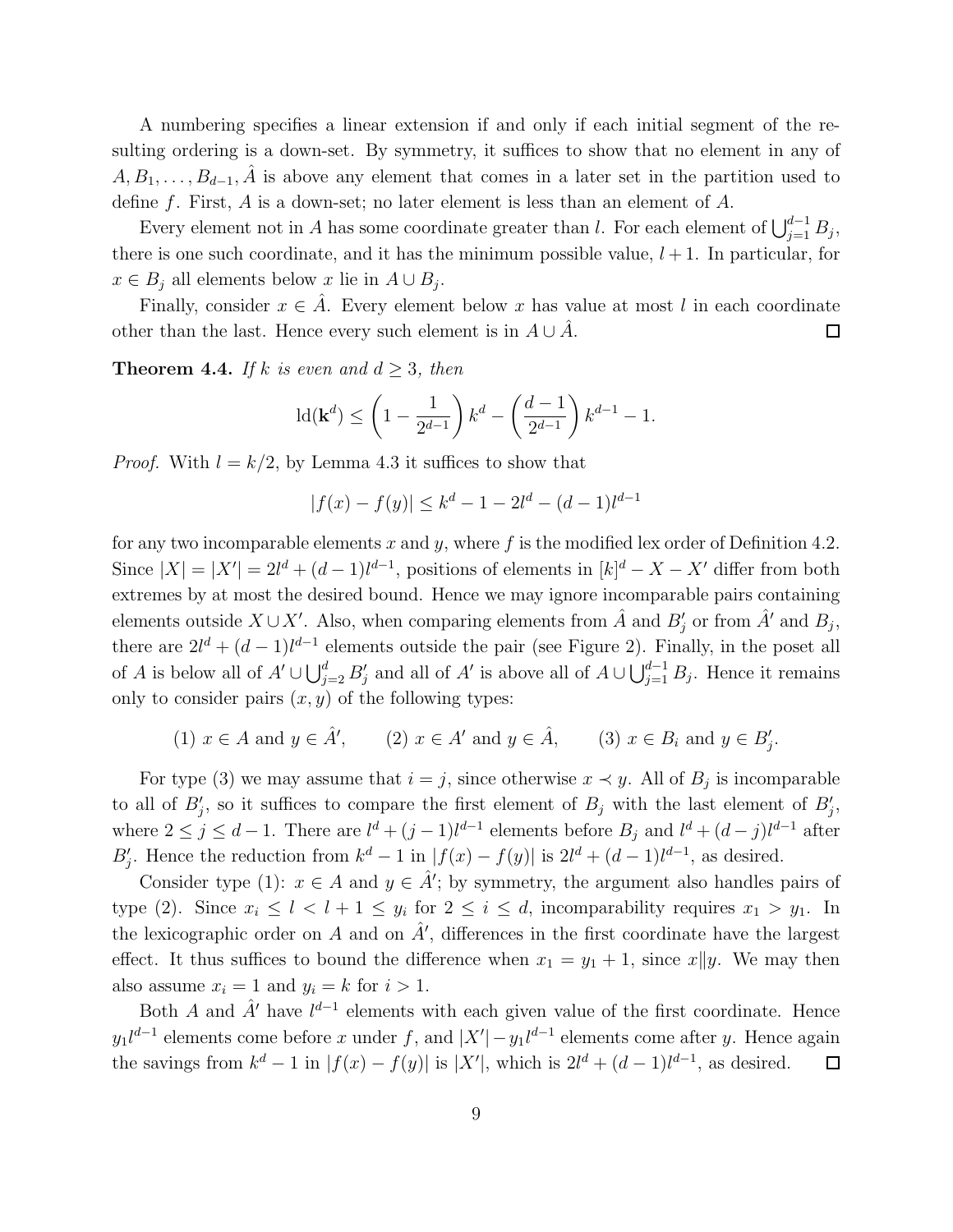# 5 Lower Bounds on  $ld(k^d)$  for  $d \in \{3, 4\}$

We show that optimal extensions of  $ld(k^d)$  have a special form. Lower bounds for  $d \in \{3, 4\}$  result from studying extensions of this form more closely. The first part of the argument is valid for general chain products.

Consider  $\prod_{j=1}^d \mathbf{k}_j$ , consisting of  $[k_1] \times \cdots \times [k_d]$  under the coordinate-wise ordering. We designate special elements of  $\prod_{j=1}^{d} k_j$ . Element  $z_j^{(i)}$  has value 1 in every coordinate except for *i* in coordinate *j*. Element  $\hat{z}_j^{(i)}$  has the maximum value in every coordinate except for *i* in coordinate j. Note that  $z_j^{(i)} < \hat{z}_{j'}^{(i')}$  $j'_{j'}$  if  $j \neq j'$ , and  $z_j^{(i)}$  $\|\hat{z}^{(i)}_j\|$  $j'_{j'}$  if  $j = j'$  and  $i > i'$ .

We write  $x_j$  for the value in coordinate j of a k-tuple x, while  $z_j^{(i)}$  denotes a particular element of  $\prod [k_i]$ . To avoid confusion, we will not use z as a generic element. Let  $A =$  $\{z^{(i)}_j$  $j^{(i)}$ :  $1 < i \leq k_j$  and  $1 \leq j \leq d$ , and let  $\hat{A} = \{ \hat{z}_j^{(i)} \}$  $j^{(i)}$ :  $1 \leq i < k_j$  and  $1 \leq j \leq d$ . We call  $A \cup \hat{A}$  the special elements of  $\prod_{j=1}^{d} \mathbf{k}_j$ . Here we omitted  $z_j^{(1)}$  $_j^{(1)}$  and  $\hat{z}_j^{(k_j)}$  $j^{(k_j)}$ , which are the bottom and top elements of the poset regardless of j. Disjointness of A and A requires  $d \geq 3$ .

Given a linear extension L, we henceforth write  $f(x)$  for  $L(x)$ , the position of an element in L. The term for such a function in [9] is *linear labeling*. We similarly write  $f'(x)$  for  $L'(x)$ .

**Lemma 5.1.** If L is a linear extension of  $\prod_{j=1}^{d} \mathbf{k}_j$ , then  $t(L)$  equals  $f(\hat{z}_j^{(i-1)})$  $j^{(i-1)}$ ) –  $f(z_j^{(i)}$  $j^{(i)}$ ) for some choice of i and j.

*Proof.* The pairs of the form  $(z_i^{(i)})$  $\hat{z}_j^{(i-1)}, \hat{z}_j^{(i-1)}$  $j^{(i-1)}$ ) are the critical pairs in  $\prod_{j=1}^{d} \mathbf{k}_j$ . Lemma 3.1 (Lemma 3 of [6]) applies.  $\Box$ 

Let x and y be incomparable elements of  $A \cup \hat{A}$ . A linear extension L' is an x, y-switch of an extension L if (1) no element of  $A \cup \hat{A}$  lies between x and y in L, and (2) L' agrees with L except for reordering the interval from x to y so that x and y switch order.

**Lemma 5.2.** If a linear extension L of  $\prod_{j=1}^{k}$  k<sub>j</sub> has no elements of  $A \cup \hat{A}$  between incomparable elements x and y of  $A \cup \hat{A}$ , then there is an x, y-switch of L.

*Proof.* Name x and y so that  $f(x) < f(y)$ . Let  $D[y] = \{w: w \le y\}$  and  $U[x] = \{w: w \ge x\}$ . Let  $S = \{w: f(x) \le f(w) \le f(y)\}.$ 

We construct an extension  $L'$  that agrees with  $L$  outside  $S$ . Within  $S$ , let  $L'$  put  $D[y] \cap S$ first, then  $S - D[y] - U[x]$ , then  $U[x] \cap S$ . Within each of these sets, let the order in L' agree with the order in L. Since  $D[y]$  is a down-set and  $U[x]$  is an up-set, L' is a linear extension. Since x and y have switched order, and the elements not between them in L have not moved,  $L'$  is an  $x, y$ -switch of  $L$ .  $\Box$ 

To obtain lower bounds, we compare positions of elements in critical pairs. It helps to restrict attention to extensions in a restricted class. For  $a \in A$  with  $a = z_j^i$ , let  $\hat{a} = \hat{z}_j^{(i-1)}$  $j^{(i-1)},$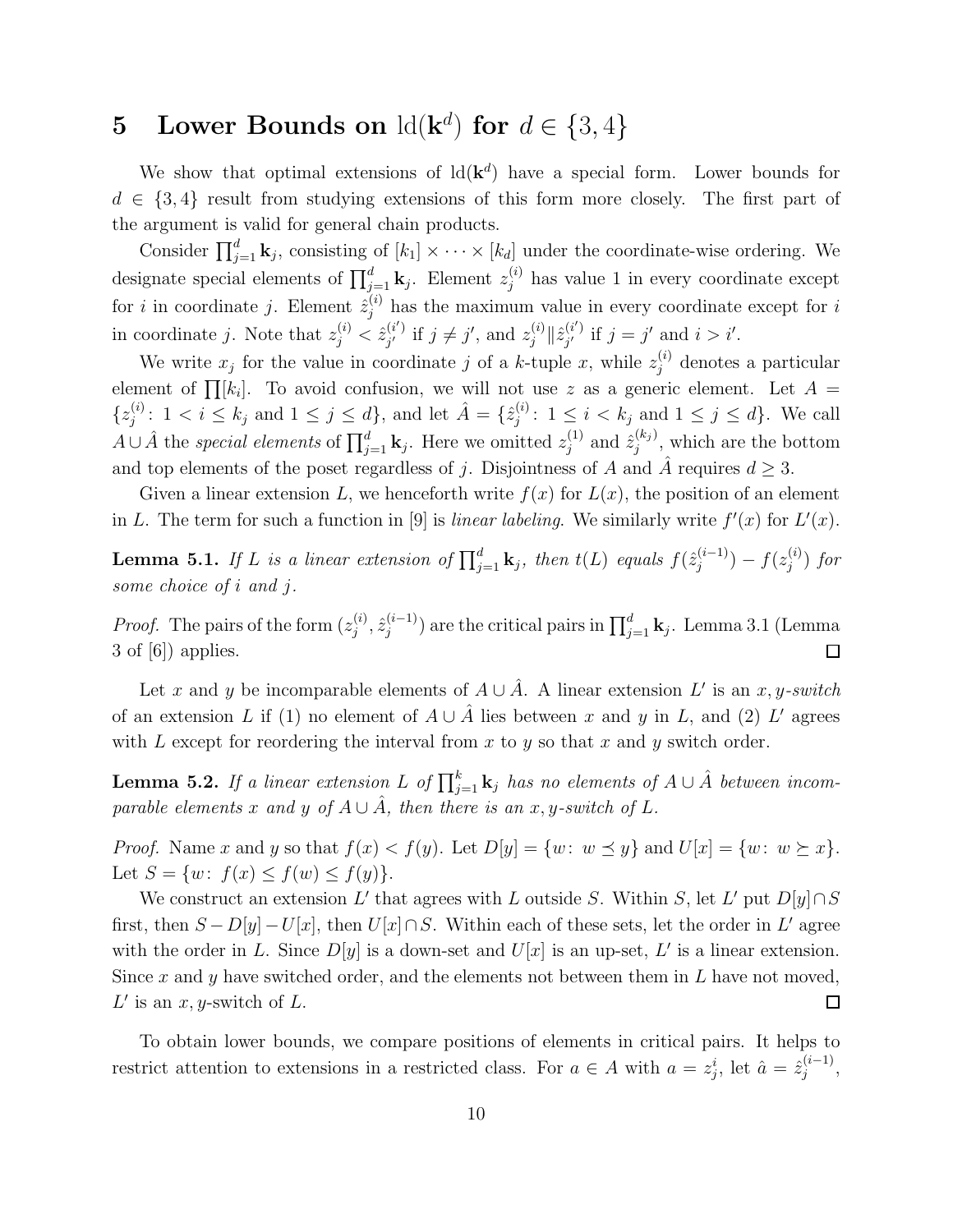and say that a and  $\hat{a}$  are in axis j (translating the grid to have its lowest point at the origin would leave the elements of A lying along the coordinate axes).

**Lemma 5.3.** Among linear extensions of  $\prod_{j=1}^{d} \mathbf{k}_j$ , uncertainty is minimized by an extension putting  $\hat{a}$  later than a for all  $a \in A$  and having the elements of A in the same order as the corresponding elements of A, except possibly for one fixed axis; some elements in this axis j at the end of A may appear after some elements in axis j at the beginning of A.

Proof. The first statement is a special case of Lemma 4 of [6] that there is an optimal extension reversing no critical pairs (unless the reversed pair is also critical). A direct proof here observes that  $f(\hat{a}) < f(a)$  prohibits elements of  $A \cup A$  between  $\hat{a}$  and  $a$  in L. Since  $t(L)$ is achieved by some other (unreversed) critical pair, Lemma 5.2 enables the reversed critical pairs to be unreversed without increasing the uncertainty.

Next we want to put corresponding elements of  $\tilde{A}$  and  $\tilde{A}$  in the same order without increasing the uncertainty. When two elements of  $\hat{A}$  are out of order, we have  $x, y, \hat{x}, \hat{y}$  with  $f(x) < f(y) < f(\hat{x})$ ; call this an *inversion* in  $\hat{A}$ . If no special elements lie between  $\hat{y}$  and  $\hat{x}$  in L, then Lemma 5.2 permits a  $\hat{y}$ ,  $\hat{x}$ -switch. Let L' be the resulting extension. For  $a \in A - \{x, y\}$ , we have  $f'(\hat{a}) - f'(a) = f(\hat{a}) - f(a)$ . Also,  $f'(\hat{x}) - f'(x) < f(\hat{x}) - f(x)$  and  $f'(\hat{y}) - f'(y) < f(\hat{x}) - f(y) < f(\hat{x}) - f(x)$ . By Lemma 5.1,  $t(L') \leq t(L)$ .

If all of A comes before all of  $\tilde{A}$ , then switches as described above eliminate all inversions. Otherwise, since special elements from  $A$  and  $\overline{A}$  in different axes are comparable, all elements from  $A \cup \hat{A}$  involved in pairs consisting of an element of A appearing after an element of  $\hat{A}$ lie in a single axis j. The order on them merges some initial portion of  $\hat{z}_i^{(1)}$  $\hat{z}_j^{(1)}, \ldots, \hat{z}_j^{(k_j-1)}$  with some terminal portion of  $z_i^{(2)}$  $\zeta_j^{(2)},\ldots,\zeta_j^{(k_j)}$  $j^{(k_j)}$ , such that always  $z_j^{(i)}$  $j^{(i)}$  comes before  $\hat{z}_j^{(i)}$  $\frac{i}{j}$  .

No element of A in another axis follows  $\hat{z}_i^{(1)}$  $j^{(1)}$ . No element of  $\hat{A}$  in another axis precedes  $z_i^{(k_j)}$  $j^{(k_j)}$ . Hence switches as described in the first part of the proof ensure that pairs in  $\hat{A}$  not involving elements in axis  $j$  appear in the same order as the corresponding elements in  $A$ .  $\overline{\phantom{0}}$ 

The next definition and lemma about the computation of uncertainty do not require the restricted form obtained in Lemma 5.3. We consider any linear extension L of  $\prod_{j=1}^{d} \mathbf{k}_j$ .

**Definition 5.4.** For  $x \in A$ , let  $r(x) = \prod_{j=1}^{d} k_j - 1 - [f(\hat{x}) - f(x)]$ . Also, let  $t_j(x)$  be the maximum i such that  $z_j^{(i)}$  precedes x in L, and let  $\hat{t}_j(x)$  be the maximum i such that  $\hat{z}_i^{(k_j+1-i)}$  $j^{(k_j+1-i)}$  follows  $\hat{x}$  in L. Call  $\{t_j(x)\}_{j=1}^d$  and  $\{\hat{t}_j(x)\}_{j=1}^d$  the *thresholds* for x, and let  $T(x) =$  $\prod_{j=1}^d t_j(x) + \prod_{j=1}^d \hat{t}_j(x)$ . For  $x, y \in A$ , say that y captures x if  $f(y) < f(x) < f(\hat{x}) < f(\hat{y})$ .

Note that each threshold for  $x$  is at least 1, and the number of elements outside the interval  $[x, \hat{x}]$  in L is  $r(x)$ . By Lemma 5.1,  $\mathrm{Id}(\prod_{j=1}^d k^d) = \prod_{j=1}^d k_j - 1 - r(x)$  for some extension L and  $x \in A$ . Hence we seek upper bounds on  $r(x)$  for appropriately chosen x.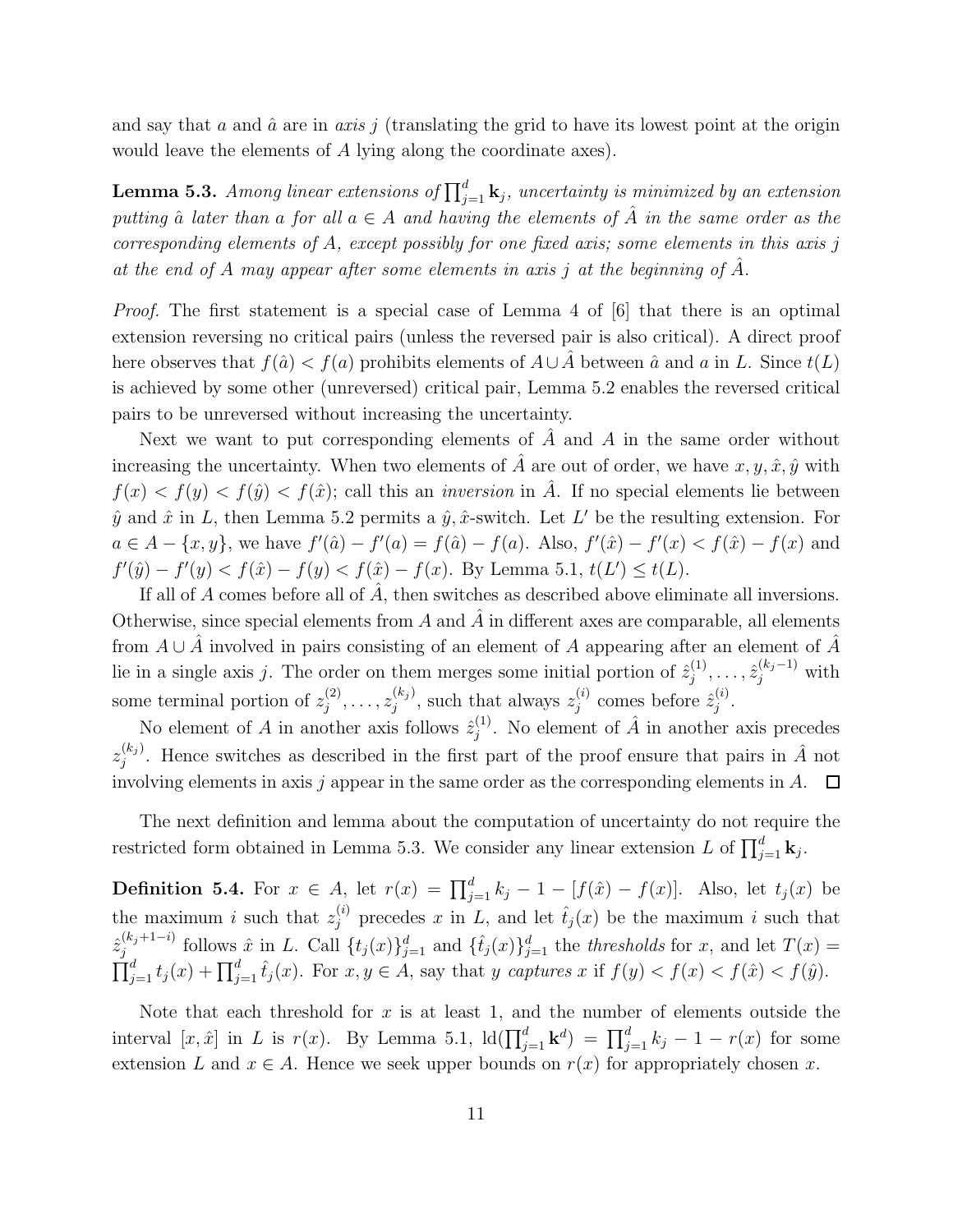**Lemma 5.5.** If  $x \in A$ , then  $r(x) \leq T(x)$ . Furthermore, if x is in axis j, then  $t_i(x) + \hat{t}_i(x) =$  $k_j$ . Also  $t_{j'}(x) + \hat{t}_{j'}(x) \leq k_{j'} + 1$  for  $j' \neq j$  if x is not captured by an element in axis j'.

*Proof.* The quantity  $T(x)$  is the sum of the sizes of copies of the posets  $\prod_{i}$ ,  $\mathbf{t}_i(x)$  and  $\prod_{i}$ ,  $\hat{\mathbf{t}}_j(x)$ at the bottom and top of  $\prod_{j=i}^d \mathbf{k}_j$ , respectively. The lower product contains all u such that  $u_j \le t_j(x)$  for all j. Any other element v has  $v_j > t_j(x)$  for some j. Changing the coordinates other than  $v_i$  to 1 yields an element of A that comes after x and is less than v; hence v is not before x. The symmetric argument holds for the top of L.

 $j^{(i)}$ , then  $t_j(x) = i - 1$  and  $\hat{t}_j(x) = k_j - (i - 1)$ . If  $t_{j'}(x) = i'$ , then let  $y = z_{j'}^{(i')}$ If  $x=z_i^{(i)}$  $j'$ . If  $\hat{x}$  is not captured by y, then  $f(\hat{y}) < f(\hat{x})$ , and hence  $\hat{t}_{j'}(x) \leq k_{j'} - (i' - 1)$ .  $\Box$ 

After Lemma 5.5, we have a bound on  $T(x)$  of the form  $\prod_{j=1}^{d} t_j + (k_r - t_r) \prod_{j \neq r} (k_j + 1 - t_j)$ when x is in axis r and is not captured. If we can choose x so that each  $t_j$  is near  $k_j/2$ , then the resulting upper bound on  $T(x)$  will be near  $2^{-(d-1)} \prod_{j=1}^{d} k_j$ , which would give the desired lower bound on  $ld(\prod_{j=1}^{d} k_j)$  asymptotically.

Optimizing the choice of  $x$  for a particular extension and computing the resulting bound on  $T(x)$  are both difficult when the chain sizes are distinct. Therefore, we henceforth assume that all chain sizes equal  $k$ . This restriction simplifies numerical arguments to prove that there is an optimal linear extension in which no special element is captured.

**Theorem 5.6.** Some linear extension of  $k^d$  with minimum uncertainty puts corresponding elements of A and  $\hat{A}$  in the same order; equivalently, no element of A is captured.

*Proof.* Consider an extension L with minimum uncertainty. By the argument in Lemma 5.3, it suffices to obtain an extension in which all of  $\hat{A}$  appears after all of  $A$ , without increasing the uncertainty. If  $L$  does not have this form, then by Lemma 5.3 there is one axis  $j$  and integers r and s with  $1 \leq r \leq k-1$  and  $2 \leq s \leq k$  such that  $\hat{z}_j^{(1)}$  $\hat{z}_j^{(1)}, \ldots, \hat{z}_j^{(r)}$  $j^{(r)}$  is mixed with  $z_i^{(s)}$  $\tilde{z}_j^{(s)},\ldots,z_j^{(k)}$  $j^{(k)}$ , following the other elements of A and preceding the other elements of  $\hat{A}$ . The first of these elements is  $\hat{z}_i^{(1)}$  $j^{(1)}$ , and the last is  $z_j^{(k)}$  $\frac{1}{j}$  .

Let  $S$  be this set of "in-between" elements. It suffices to obtain an extension  $L'$  such that (1)  $L'$  agrees with  $L$  before the first element of  $S$  and after the last element of  $S$ , (2)  $L'$  puts all elements of  $S \cap A$  before all elements of  $S \cap \hat{A}$ , and (3)  $t(L') = t(L)$ .

It is easy to ensure (1) and (2). Since no element of A is above any element of  $\hat{A}$ , the subposet on S has an extension with  $S \cap A$  before  $S \cap \overline{A}$ , and the remaining elements between the first and last elements of  $S$  in  $L$  can be inserted iteratively between the elements below them and the elements above them.

The problem is to ensure (3) for the resulting extension L'. Possibly  $f'(\hat{a}) - f'(a) >$  $f(\hat{a}) - f(a)$  for  $a = z_j^{(i+1)}$  with  $1 \leq i \leq \min\{r, s-1\}$ . It suffices to produce an element  $b \in A$ such that  $f'(\hat{a}) - f'(a) < f'(\hat{b}) - f'(b) = f(\hat{b}) - f(b)$ .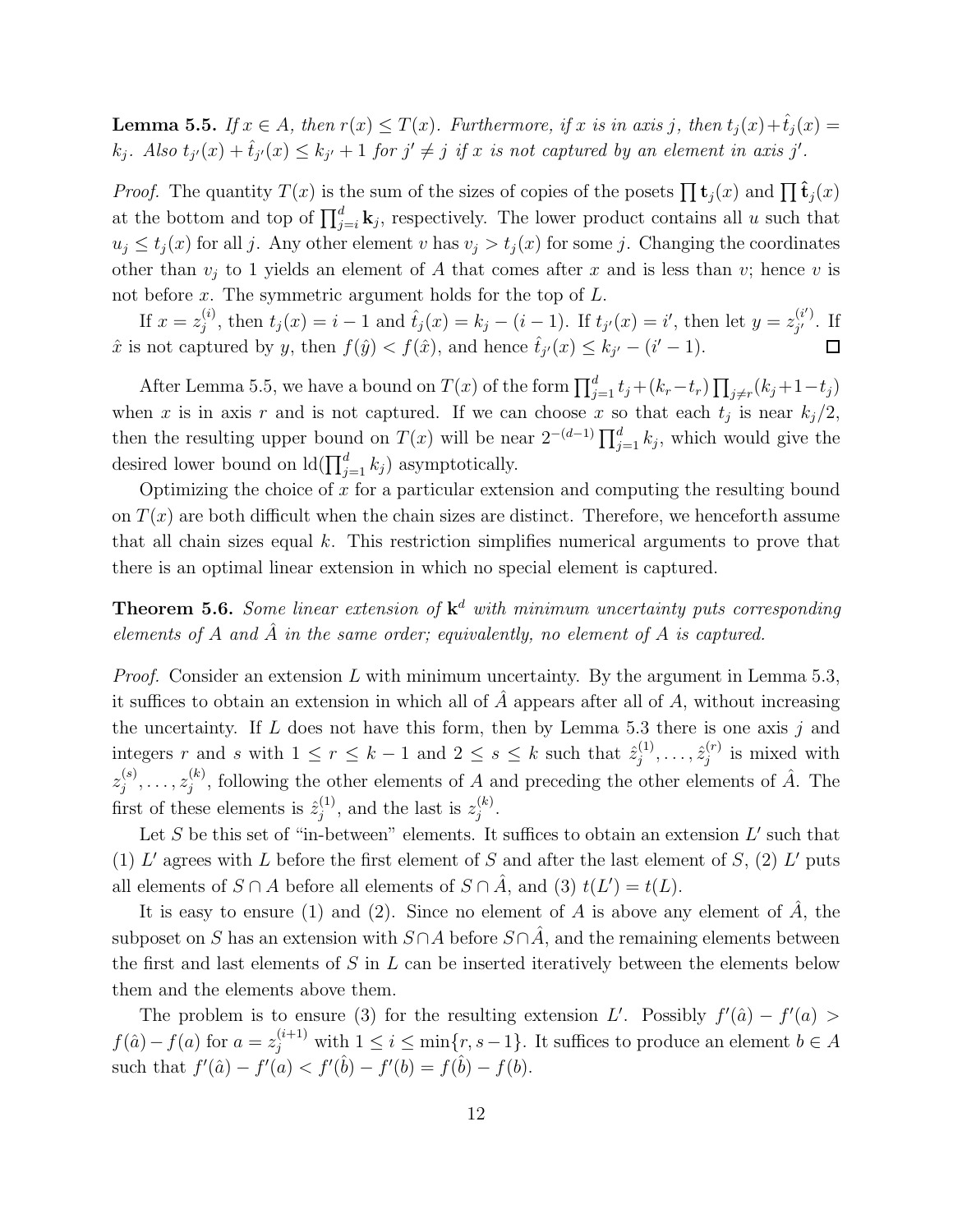Let b be the first element of A in L not on axis j; let j' be its axis. Note that  $\hat{b}$  is the first element of  $\hat{A}$  not in axis j, and S is between b and  $\hat{b}$ . Since  $f'(\hat{b}) > f'(\hat{a})$ , the desired inequality holds unless  $f(a) = f'(a) < f'(b) = f(b)$ . It suffices to prove that L' has more elements between  $\hat{a}$  and  $\hat{b}$  than between  $a$  and  $b$ .

Elements between  $a$  and  $b$  in  $L$  and  $L'$  cannot be above any element of  $A$  outside axis  $j$ and hence exceed 1 only in position j. Thus they can only be  $z_i^{(i+2)}$  $z_j^{(i+2)}, \ldots, z_j^{(s-1)}$  $j^{(s-1)}$ , and there are at most  $k-3$  of them. On the other hand, all elements of  $\mathbf{k}^d$  between  $z_j^{(k)}$  $j^{(k)}$  and  $\hat{b}$  lie between  $\hat{a}$  and  $\hat{b}$  on both L and L'. Note that  $\hat{b}$  and  $z_i^{(k)}$  $j^{(k)}$  agree in positions j and j' (with values k and 1). In all other positions (at least one),  $z_j^{(k)}$  has 1, while  $\hat{b}$  has k. The elements we are counting have any value between 1 and k there, so there are at least  $k - 2$  of them.

The argument for elements of  $S \cap \overline{A}$  is symmetric to this.

 $\Box$ 

With optimal extensions restricted as in Lemma 5.6, the lower bounds for  $ld(\mathbf{k}^3)$  and  $\text{Id}(\mathbf{k}^4)$  are easy to prove. These simple arguments do not work for  $d > 4$ , because the resulting bound on  $T(x)$  for a single element x is not tight enough. Proving sharp bounds for larger d seems to require considering more elements on the extensions.

Theorem 5.7.  $\text{ld}(\mathbf{k}^3) \geq \frac{3}{4}$  $\frac{3}{4}k^3 - \frac{1}{2}$  $\frac{1}{2}k^2-1$  when k is even.

*Proof.* Let  $m = k/2$  (suggesting "middle"). By Lemma 5.6, it suffices to consider a linear extension with corresponding elements of  $A$  and  $\overline{A}$  in the same order and find an element  $x \in A$  such that  $r(x) \leq \frac{1}{4}$  $\frac{1}{4}(k^3+2k^2)=2m^3+2m^2$ .

Consider the following elements:

$$
a = (m+1, 1, 1), b = (1, m+1, 1), c = (1, 1, m+1)
$$
  

$$
\hat{a} = (m, k, k), \hat{b} = (k, m, k), \hat{c} = (k, k, m).
$$

By symmetry, we may assume that  $f(a) < f(b) < f(c)$ . By Lemma 5.5, it suffices to show that  $T(b) \le 2m^3 + 2m^2$ .

The definition of b yields  $t_2(b) = \hat{t}_2(b) = m$ . Since b is uncaptured,  $t_1(b) + \hat{t}_1(b) \leq k + 1$ and  $t_3(b) + \hat{t}_3(b) \leq k + 1$ , by Lemma 5.5. Let  $t_1(b) = m + 1 + i$  and  $t_3(b) = m - j$ . Since  $f(a) < f(b) < f(c)$ , we have  $t_1(b) \ge m+1$  and  $t_3(b) \le m$ , so i and j are nonnegative. Now

$$
T(b) \le (m+1+i)m(m-j) + (m-i)m(m+1+j)
$$
  
=  $2m^3 + 2m^2 - 2ij - i - j \le 2m^3 + 2m^2$ .

The idea for  $d = 4$  is similar, but the increase in the number of coordinates requires a more careful choice of the key element x before bounding  $T(x)$ .

Theorem 5.8.  $\text{ld}(\mathbf{k}^4) \geq \frac{7}{8}$  $\frac{7}{8}k^4 - \frac{3}{8}$  $\frac{3}{8}k^3 - \frac{1}{4}$  $\frac{1}{4}k^2-1$  when k is even.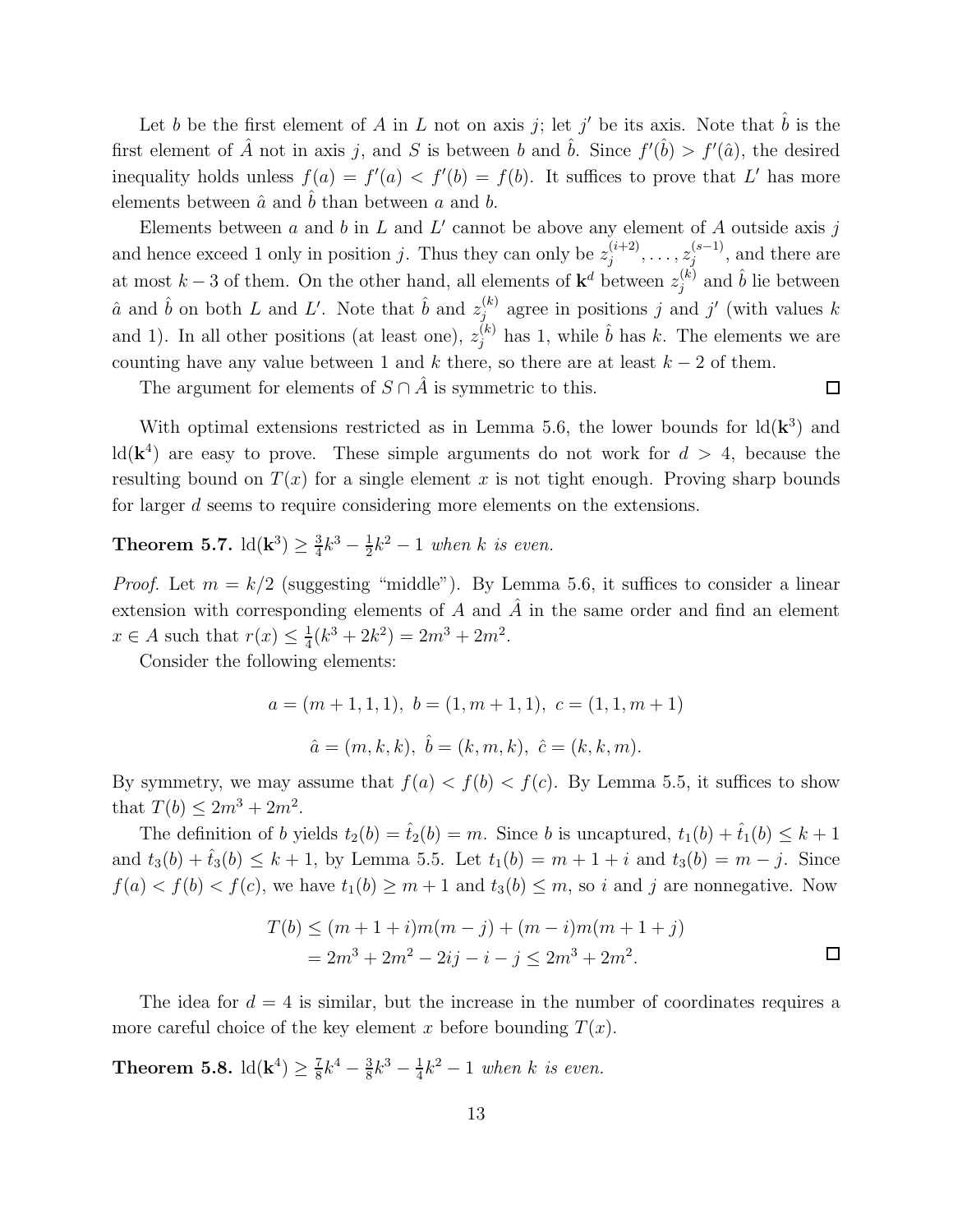*Proof.* Again let  $m = k/2$ , and let L be an extension without captured elements. By Lemma 5.5, it suffices to find  $x \in A$  such that  $T(x) \leq \frac{1}{8}$  $\frac{1}{8}k^4 + \frac{3}{8}$  $\frac{3}{8}k^3 + \frac{1}{4}$  $\frac{1}{4}k^2 = 2m^4 + 3m^3 + m^2.$ 

Consider the following elements:

 $a = (m+1,1,1,1), b = (1, m+1,1,1), c = (1,1, m+1,1), d = (1,1,1, m+1)$  $\hat{a} = (m, k, k, k), \; \hat{b} = (k, m, k, k), \; \hat{c} = (k, k, m, k), \; \hat{d} = (k, k, k, m).$ 

By symmetry, we may assume that  $f(a) < f(b) < f(c) < f(d)$ .

We choose a special element  $x \in A$  such that  $f(b) \leq f(x) \leq f(c)$ . For all such x, let  $\alpha(x) = t_2(x) + t_3(x) - k$ ; we seek x such that  $\alpha(x) = 0$ . Let p and q be the numbers of elements of A in axes 2 and 3, respectively, in the part of L strictly between  $b$  and  $c$ . Since  $t_2(b) = t_3(c) = m$ , we have  $\alpha(b) = -q$  and  $\alpha(c) = p + 1 > 0$ . Also,  $t_2 + t_3$  increases by at most 1 with each step, increasing only when leaving an element in axis 2 or 3. Let  $x$  be the last element is in axis 2 or 3 such that  $\alpha(x) = 0$ . (For example,  $x = b$  when  $q = 0$ , and x is the last element in axis 2 or 3 before c when  $p = 0$  and  $q > 0$ .

Since  $\alpha(x) = 0$ , we have  $t_2(x) = m + h$  and  $t_3(x) = m - h$  for some nonnegative h. The resulting simple expression for  $t_2(x)t_3(x)$  is the reason for choosing x as we have. We bound  $T(x)$ . Since  $t_2(x) = m + h$  and  $t_3(x) = m - h$  and x is uncaptured, Lemma 5.5 implies that  $t<sub>2</sub>(x) = m-h$  and  $t<sub>3</sub>(x) \le m+1+h$  if x is in axis 2, but  $t<sub>3</sub>(x) = m+h$  and  $t<sub>2</sub>(x) \le m+1-h$ if x is in axis 3. We keep the two cases together by writing  $\hat{t}_2(x)\hat{t}_3(x) = (m-h)(m+1+h)$ , where  $0 \le h \le m$  if x is in axis 2, but  $0 \ge h \ge -m$  if x is in axis 3.

Also  $t_1(x) + \hat{t}_1(x) \leq k + 1$  and  $t_4(x) + \hat{t}_4(x) \leq k + 1$ . Since  $f(a) < f(x)$ , we have  $t_1 = m + 1 + i$  with  $0 \le i < m$ , and  $f(x) < f(d)$  implies  $t_4(x) = m - j$  with  $0 \le j \le m$ . Now

$$
T(x) \le (m+1+i)(m^2 - h^2)(m - j) + (m - i)(m - h)(m + 1 + h)(m + 1 + j).
$$

To complete the proof, we maximize the upper bound over all choices of  $h, i, j$ . For fixed h and j, the derivative with respect to i is  $(m^2 - h^2)(-2j - 1) - (m - h)(m + 1 + j)$ , which is negative regardless of the sign of h. Hence we set  $i = 0$ . Now the derivative of  $(m+1)(m^2 - h^2)(m - j) + m(m - h)(m + 1 + h)(m + 1 + j)$  with respect to j is  $h^2 - mh$ , which has opposite sign to h. We set  $j = 0$  when x is in axis 2 and  $j = m$  when x is in axis 3. Now the upper bound is  $m(m + 1)(m + h)2(m + .5 - h)$  with  $0 \le h \le m$  or  $m(m-h)(m+1+h)(2m+1)$  with  $0 \ge h \ge -m$ . Each is maximized (for integers) when  $h = 0$ , where they both equal  $2m^4 + 3m^3 + m^2$ .  $\Box$ 

Finally, we combine the upper and lower bounds. When k is even we have  $ld(\mathbf{k}^d) \leq$  $2^{d-1}-1$  $\frac{d-1-1}{2^{d-1}}k^d - \frac{d-1}{2^{d-1}}$  $\frac{d-1}{2^{d-1}}k^{d-1}-1$  from Theorem 4.4. Combining this with Theorem 5.7 and Theorem 5.8 yields the following statement.